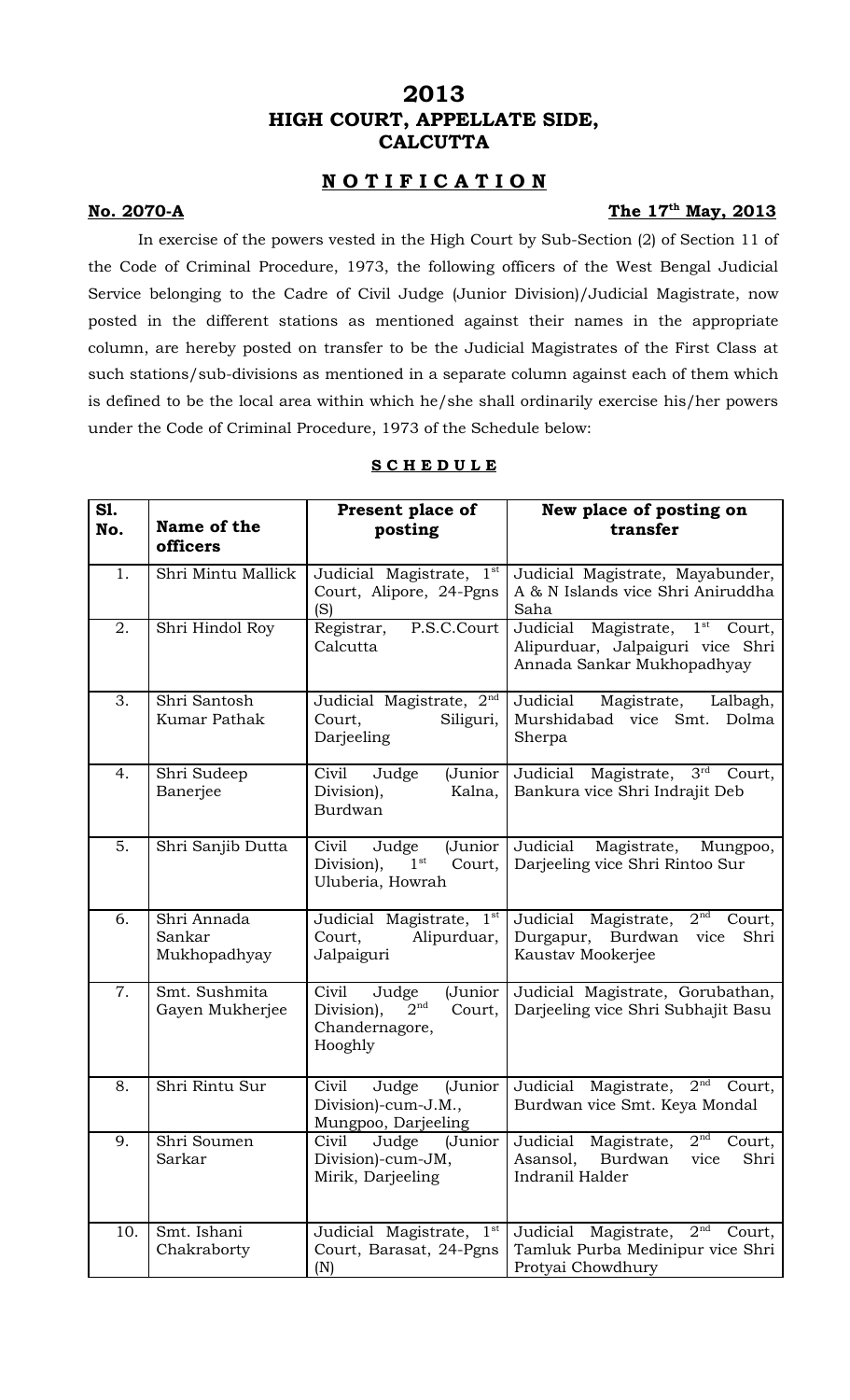| 11. | Shri Uttam<br>Bhattacharya       | Civil<br>Judge<br>(Junior<br>2 <sup>nd</sup><br>Division),<br>Court,<br>Basirhat,<br>$24-Pgns$ (N)          | Judicial Magistrate, 1 <sup>st</sup> Court,<br>Jangipur, Murshidabad vice Smt.<br>Ishita Roy                  |
|-----|----------------------------------|-------------------------------------------------------------------------------------------------------------|---------------------------------------------------------------------------------------------------------------|
| 12. | Shri Rudra Prasad<br>Roy         | Civil<br>Judge<br>(Junior<br>Division), Amta Howrah                                                         | $3^{\text{rd}}$<br>Judicial Magistrate,<br>Court,<br>Krishnagar,<br>Nadia<br>Smt.<br>vice<br>Suparna Dutta    |
| 13. | Shri Ranabir<br>Mohan Chatterjee | Civil<br>(Junior<br>Judge<br>Division)-cum-JM,<br>Dinhata, Cooch Behar                                      | 6 <sup>th</sup><br>Judicial Magistrate,<br>Court,<br>Asansol, Burdwan vice Smt. Stotri<br>Saha                |
| 14. | Shri Anupam<br>Sarkar            | Judge (Junior<br>Civil<br>Division),<br>Alipurduar,<br>Jalpaiguri                                           | Judicial Magistrate, 1 <sup>st</sup> Court,<br>Alipore, South 24-Parganas vice<br>Sri Mintu Mullick           |
| 15. | Shri Pradip Kumar<br>Adhikary    | Civil<br>Judge<br>(Junior<br>2 <sup>nd</sup><br>Division),<br>Court,<br>Kandi, Murshidabad                  | Judicial<br>Magistrate,<br>Bongaon,<br>North<br>24-Parganas<br>Shri<br>vice<br>Goutam Naskar                  |
| 16. | Shri Mrityunjoy<br>Karmakar      | Judicial Magistrate, 3rd<br>Court, Purulia                                                                  | Judicial Magistrate, 1 <sup>st</sup> Court,<br>Uluberia, Howrah vice Shri Basant<br>Sharma                    |
| 17. | Shri Aniruddha<br>Saha           | Civil<br>Judge<br>(Junior<br>Division)-cum-JM,<br>Mayabundar, A & N<br>Islands                              | Judicial Magistrate, $2^{\overline{nd}}$<br>Court,<br>Howrah vice Smt. Konika Roy                             |
| 18. | Shri Dhiman<br>Barman            | Judge<br>(Junior<br>Civil<br>$4^{\text{th}}$<br>Division),<br>Court.<br>Howrah                              | Judicial<br>Magistrate,<br>Dantan,<br>Paschim<br>Medinipur<br>Shri<br>vice<br>Koushik Kundu                   |
| 19. | Smt. Edwin<br>Lepcha             | Civil<br>Judge<br>(Junior<br>Additional<br>Division),<br>1 <sup>st</sup><br>Court-cum-JM,<br>Court, Purulia | 2 <sup>nd</sup><br>Judicial<br>Magistrate,<br>Court,<br>Barasat, North 24-Parganas vice<br>Shri Selem Namchoo |
| 20. | Shri Selem<br>Namchoo            | Judicial Magistrate, $2^{\overline{nd}}$<br>Court, Barasat, 24-Pgns<br>(N)                                  | Judicial<br>Magistrate,<br>Garbeta,<br>Paschim<br>Medinipur<br>vice<br>Shri<br>Subrata Ghosh                  |
| 21. | Shri Ajay Raj<br>Sangden         | Judicial Magistrate, 5th<br>Court, Sealdah, 24-Pgns<br>(S)                                                  | 6 <sup>th</sup><br>Judicial Magistrate,<br>Court,<br>Bankura vice vacant                                      |
| 22. | Shri Debasish<br>Santra          | Judge<br>(Junior<br>Civil<br>Division)-cum-JM,<br>Campbell Bay, A & N<br>Islands                            | $1^{st}$<br>Judicial Magistrate,<br>Court,<br>Barasat, North 24-Parganas vice<br>Smt. Ishani Chakraborty      |
| 23. | Md.<br>Ehteshamuddin             | Judicial Magistrate, 2 <sup>nd</sup><br>Court,<br>Krishnagar,<br>Nadia                                      | Magistrate, 5 <sup>th</sup><br>Judicial<br>Court,<br>Sealdah, South 24-Parganas vice<br>Shri Ajay Raj Sangden |
| 24. | Shri Indranil<br>Halder          | Judicial Magistrate, 2 <sup>nd</sup><br>Court,<br>Asansol,<br><b>Burdwan</b>                                | Judicial<br>Mirik,<br>Magistrate,<br>Darjeeling<br>Shri<br>vice<br>Soumen<br>Sarkar                           |
| 25. | Smt. Aditi Ghosh                 | Civil<br>Judge<br>(Junior<br>$4^{\text{th}}$<br>Division),<br>Court,<br>Sealdah, 24-Pgns (N)                | Judicial<br>Magistrate, Balurghat,<br>Dakshin Dinajpur vice Shri Sujoy<br>Bal                                 |
| 26. | Shri Kuntal                      | Judicial Magistrate, 3rd                                                                                    | Judicial<br>Magistrate,<br>Kurseong,                                                                          |
|     | Chatterjee                       | Court,<br>Asansol,                                                                                          | Darjeeling vice Smt. Sanghamitra                                                                              |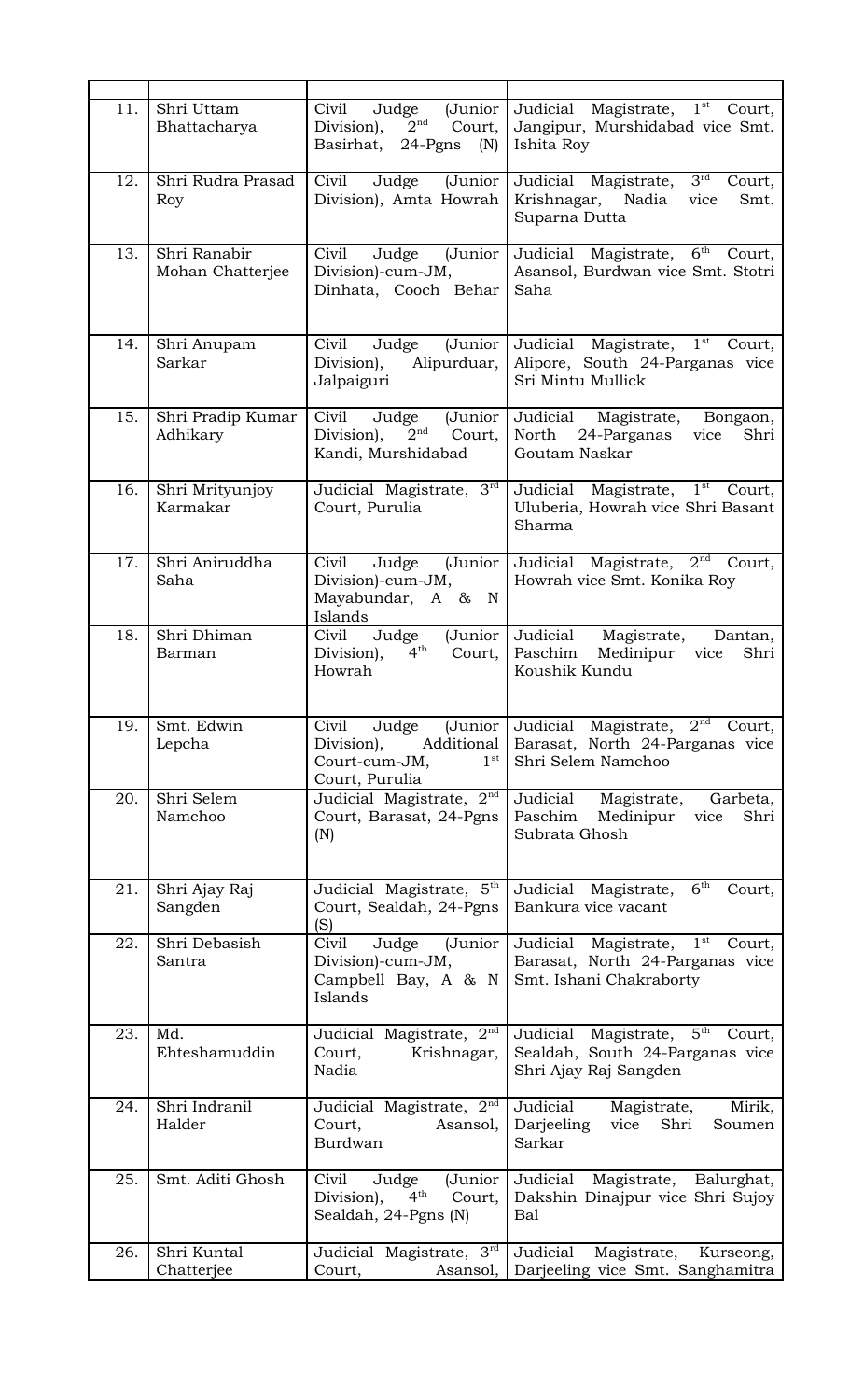|     |                                  | Burdwan                                                                                                                | Paul                                                                                                                                                                            |
|-----|----------------------------------|------------------------------------------------------------------------------------------------------------------------|---------------------------------------------------------------------------------------------------------------------------------------------------------------------------------|
| 27. | Smt. Suparna<br>Dutta            | Judicial Magistrate, 3rd<br>Court,<br>Krishnagar,<br>Nadia                                                             | 2 <sup>nd</sup><br>Judicial<br>Magistrate,<br>Court,<br>Siliguri,<br>Darjeeling<br>Shri<br>vice<br>Santosh Kumar Pathak                                                         |
| 28. | Smt. Indrani<br>Gupta            | Civil<br>Judge<br>(Junior<br>$1^{\rm st}$<br>Division),<br>Court,<br>Ranaghat, Nadia                                   | Judicial Magistrate, 2 <sup>nd</sup><br>Court,<br>Jalpaiguri vice Smt. Anusha Lama                                                                                              |
| 29. | Smt. Mala<br>Chakraborti         | Civil<br>(Junior<br>Judge<br>2 <sup>nd</sup><br>Division),<br>Court,<br>Malda                                          | Judicial Magistrate, 4 <sup>th</sup> Court,<br>Asansol, Burdwan vice Shri Sunil<br>Kumar Sharma                                                                                 |
| 30. | Shri Protyai<br>Chowdhury        | Judicial Magistrate, 2nd<br>Court, Tamluk, Purba<br>Midnapur                                                           | Judicial Magistrate, 1 <sup>st</sup> Court,<br>Purulia vice Shri Edwin Lepcha                                                                                                   |
| 31. | Shri Sunil Kumar<br>Sharma       | Judicial Magistrate, 4th<br>Court,<br>Asansol,<br>Burdwan                                                              | Judicial<br>Magistrate,<br>Campbell<br>Bay, A & N Island vice Shri<br>Debasish Santra                                                                                           |
| 32. | Shri Arghya<br>Banerjee          | Civil<br>Judge<br>(Junior<br>$1^{\rm st}$<br>Division),<br>Addl.<br>Court, Contai,<br>Purba<br>Midnapur                | Judicial<br>Magistrate,<br>Islampur,<br>Uttar<br>Dinajpur<br>vice<br>Smt.<br>Shrutirupa Ghosh (nee<br>Majee)<br>since promoted to the cadre of<br>Civil Judge (Senior Division) |
| 33. | Shri Sanjoy<br>Naskar            | Judge<br>(Junior<br>Civil<br>Division), Haldia, Purba<br>Midnapur                                                      | Judicial<br>Magistrate,<br>Dinhata,<br>Cooch Behar vice Shri Ranabir<br>Mohan Chatterjee                                                                                        |
| 34. | Shri Subrata<br>Ghosh            | (Junior<br>Civil<br>Judge<br>Division)-cum-Judicial<br>Magistrate, $2nd$ Court,<br>Garbeta,<br>Paschim<br>Medinipur    | Judicial Magistrate, 1st<br>Court,<br>Jalpaiguri vice Smt. Sharmistha<br>Ganguly                                                                                                |
| 35. | Smt. Keya Mandal                 | Judicial Magistrate, 2nd<br>Court, Burdwan                                                                             | $1^{\rm st}$<br>Judicial<br>Magistrate,<br>Court,<br>Siliguri,<br>Darjeeling<br>Smt.<br>vice<br>Supriya Khan                                                                    |
| 36. | Smt. Stotri Saha                 | Judicial Magistrate, 6th<br>Court, Asansol Burdwan                                                                     | Judicial Magistrate, Raiganj, Uttar<br>Dinajpur<br>Smt.<br>vice<br>Sumana<br>Garain                                                                                             |
| 37. | Smt. Supriya Khan                | Judicial Magistrate, 1st<br>court,<br>Siliguri,<br>Darjeeling                                                          | $3^{\text{rd}}$<br>Judicial<br>Magisrate,<br>Court,<br>Asansol,<br>Burdwan<br>Shri<br>vice<br>Kuntal Chatterjee                                                                 |
| 38. | Smt. Sumana<br>Garain            | Civil<br>Judge<br>(Junior<br>Addll.Court-<br>Division)<br>cum-Judicial Magistrate<br>Court, Raiganj, Uttar<br>Dinajpur | 2 <sup>nd</sup><br>Judicial Magistrate,<br>Court,<br>Alipore, South 24-Parganas vice<br>Smt. Suparna Roy-II                                                                     |
| 39. | Smt. Sunanda De<br>Sarkar        | (Junior<br>Judge<br>Civil<br>Division),<br>Addl.<br>Court,<br>Tamluk,<br>Purba<br>Midnapur                             | $3^{\text{rd}}$<br>Judicial<br>Magistrate,<br>Court,<br>Purulia<br>vice<br>Shri<br>Mrityunjoy<br>Karmakar                                                                       |
| 40. | Smt. Susmita<br>Khan             | Civil<br>(Junior<br>Judge<br>1 <sup>st</sup><br>Division),<br>Court,<br>Alipore, 24-Pgns (S)                           | $4^{\text{th}}$<br>Judicial<br>Magistrate,<br>Court,<br>Paschim<br>Medinipur<br>vice<br>Smt.<br>Parna Bhattacharya                                                              |
| 41. | Smt. Tshering<br>Yangchen Lepcha | Civil<br>Judge<br>(Junior<br>Division)-cum-Judicial<br>Magistrate, Mekhliganj,<br>Cooch Behar                          | 2 <sup>nd</sup><br>Judicial Magistrate,<br>Court,<br>Barrackpore, North 24-Parganas<br>vice Shri Bishal Mangrati                                                                |
| 42. | Smt. Anusha<br>Lama              | Judicial Magistrate, 2 <sup>nd</sup><br>Court, Jalpaiguri                                                              | $4^{\text{th}}$<br>Judicial<br>Magistrate,<br>Court,<br>Burdwan<br>Shri<br>Bhaskar<br>vice                                                                                      |
|     |                                  |                                                                                                                        |                                                                                                                                                                                 |